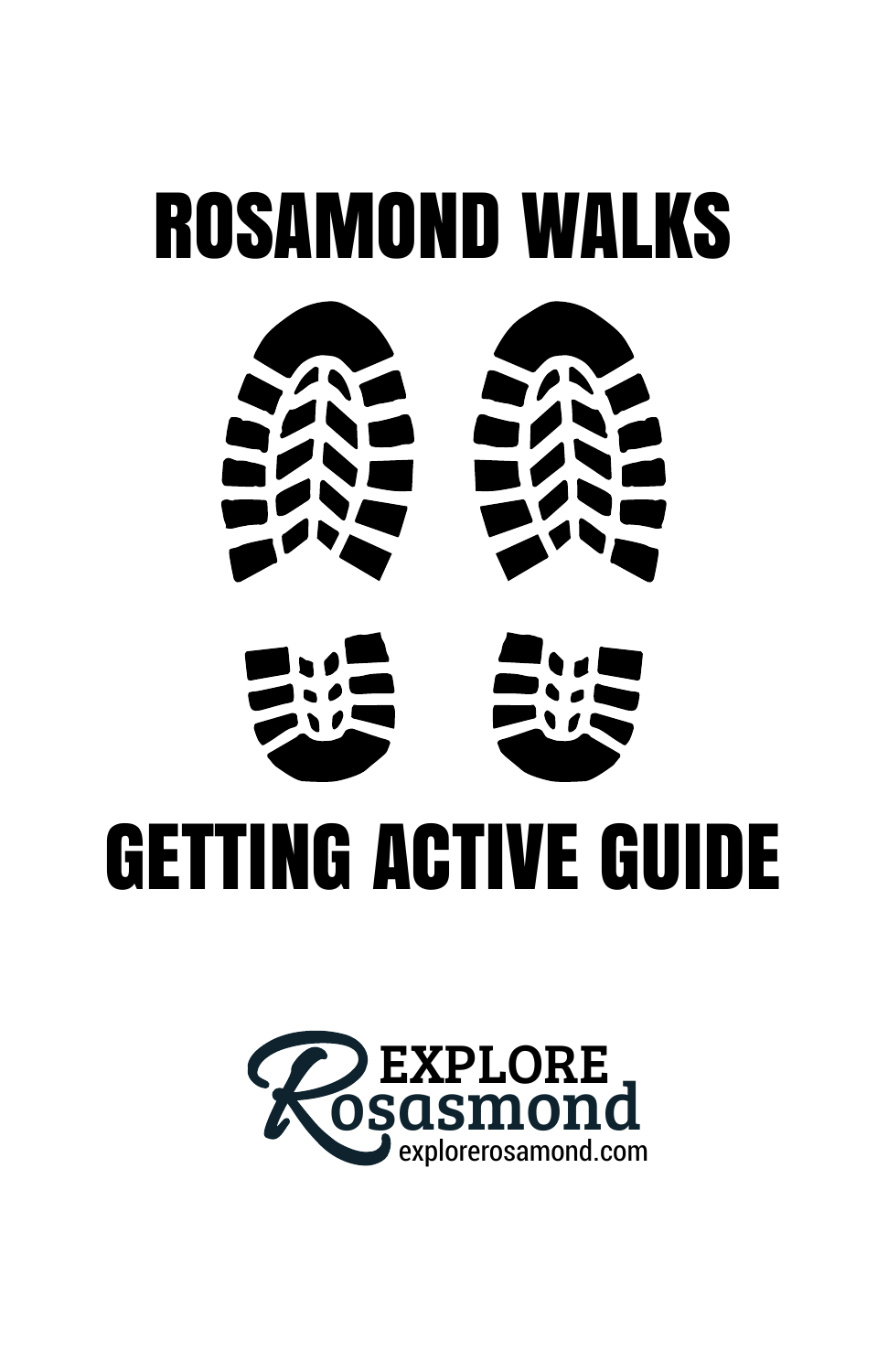The goal of Rosamond Walks and this guide is to help you on your journey of becoming more active. Activities, such as walking, can offer health benefts.

## **Health Benefits**

Being active can have many different health benefts. According to the CDC, Physical Activity can help:

- Control Your Weight
- Reduce Your Risk of Cardiovascular Disease
- Reduce your risk of Type 2 Diabetes and Metabolic Syndrome
- Reduce Your Risk of Some Cancers
- Strengthen Your Bones and Muscles
- Improve Your Mental Health and Mood
- Improve Your Ability to do Daily Activities and Prevent Falls
- Increase Your Chances of Living Longer

Each of these are explained in much more detail at

https://www.cdc.gov/physicalactivity/basics/pa-

health/index.htm

#### Always consult a physician before beginning any physical activity.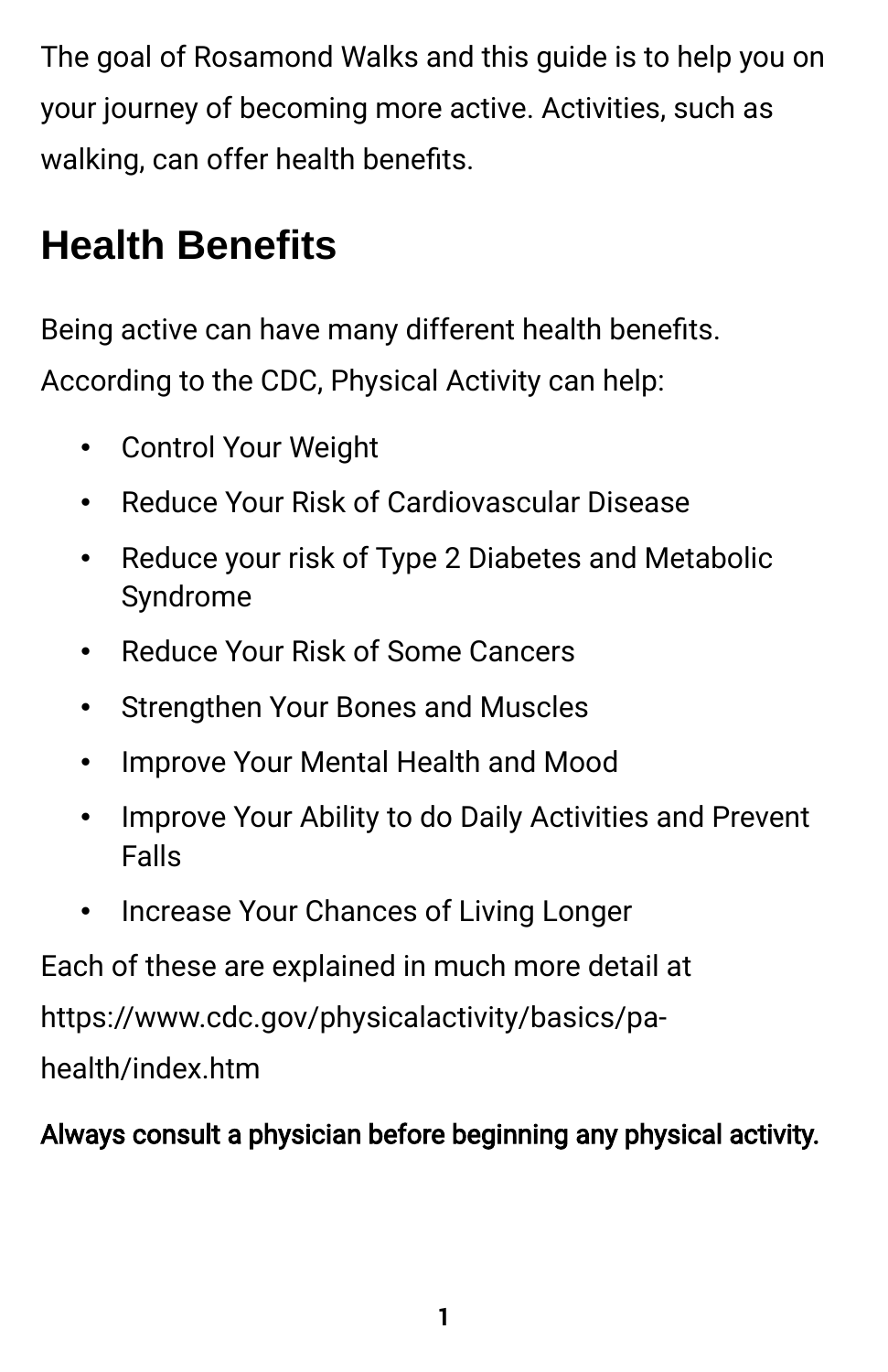### **Proper Activity Attire**

When participating in a physical activity, one will want to ensure they are wearing proper attire for the activity. In the case of walking, this would include clothing appropriate for the walking conditions, proper refective material and/or bright clothing for late night walking, and appropriate and proper ftting footwear for the terrain.

If walking using public streets, as we are in this class, be aware of street lights and traffic, to ensure your safety and theirs. Be alert of your surroundings at all times.

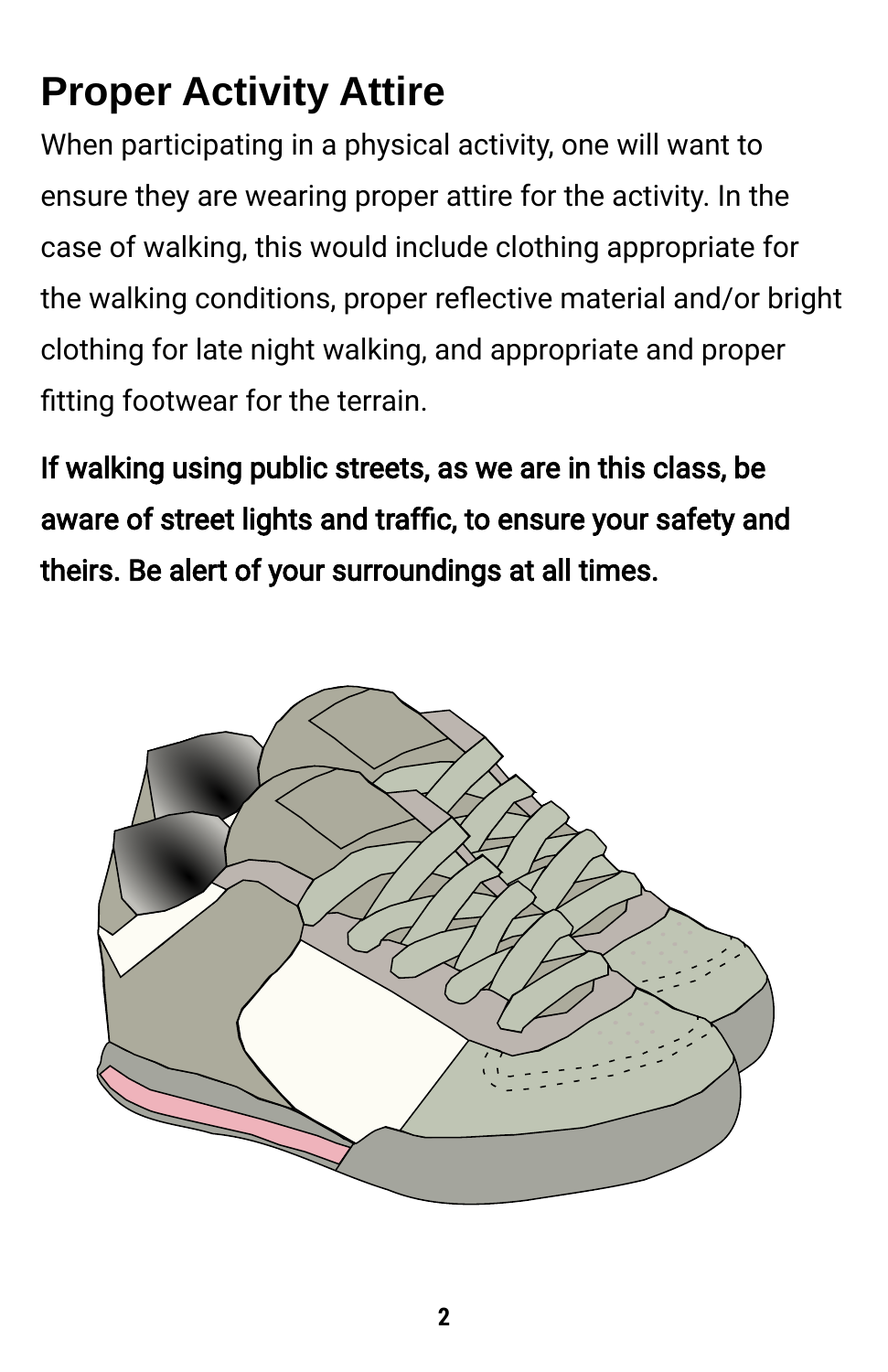## **Walking Routes**

Not everyone walks at the same pace nor does everyone live in the same area, even within the same town or city. For this reason, it is a good idea to map out a walking route, if walking outdoors, especially when starting out. Additionally, do a test walk if unfamiliar with the walking path, taking notes of any potential hazards including lack of sidewalk or lighting issues. This is of great important especially if doing any night walking.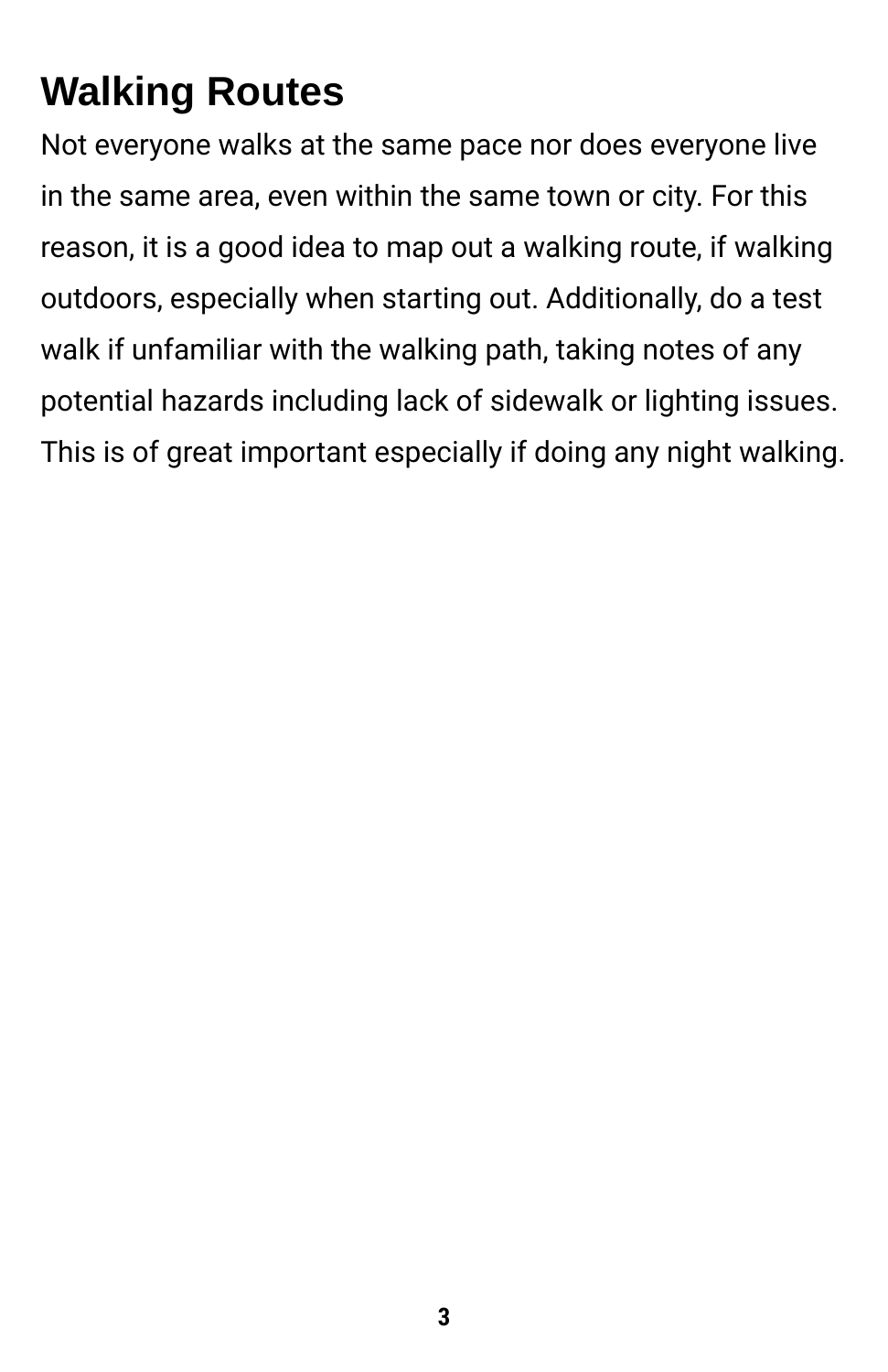# **Activity Tracking**

Much like track your weight when performing physical activity, tracking your walking distance, time, and pace can be important. Tracking activity can help with both accountability and motivating you to continue walking.

### **Accountability**

Accountability is a huge driving factor for maintaining an activity log. Along with motivation, which can come from tallying the number of miles you walk in a week and comparing to previous weeks, you can keep yourself accountable with the goals you have set for yourself.

#### **Walking Partner**

Having a walking partner is another great form of accountability. Whether this is walking together or separately, cheering each other on towards achieving your goals can be powerful.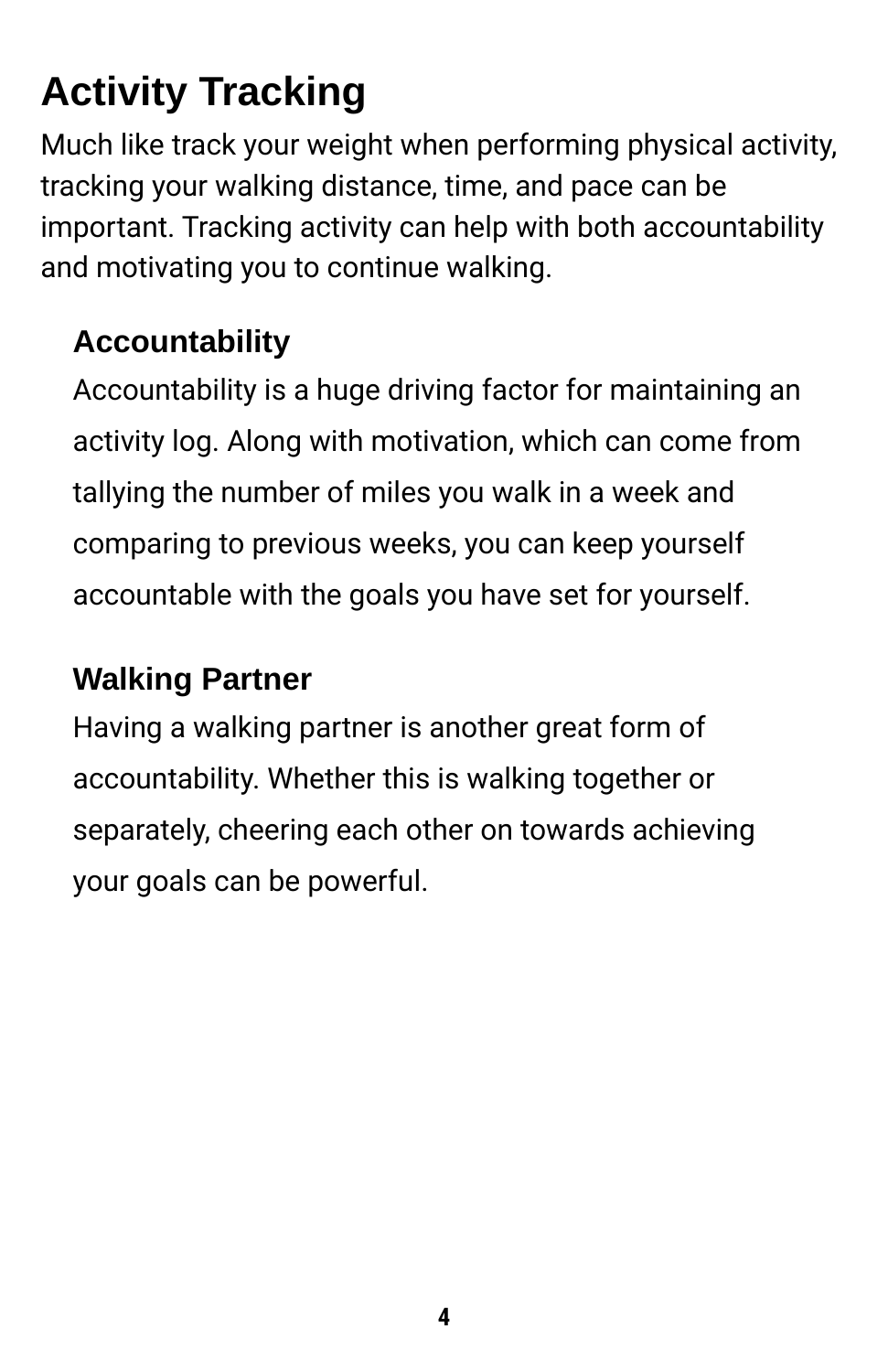### **Using An App**

While you can track your walking using pen and paper (several walking log sheets are provided in this guide), using an app can be amazing too. I have been using Google Fit (android user) for several years now. There are so many apps to choose from, so choose one available for your device or choose a stand alone device such as a Fitbit and connect with it using their app.

#### **Monetizing Your Walks**

While this is not at all a driving force for me to walk, If you are already walking or perhaps need an additional motivation to walk, might I suggest an app which pays you to be active? I have been using SweatCoin for a little while now and am accruing their "digital currency" called sweatcoins. This is not to be taken as an endorse for the app, it just happens to be an app I use. Now, if you do decide to go the monetizing route, please use my link to grab the app. This will net me 5 sweatcoins. Much appreciated for me to provide this free, no-cost no-catch guide and additional resources.

<https://sweatco.in/hi/michaelmann78>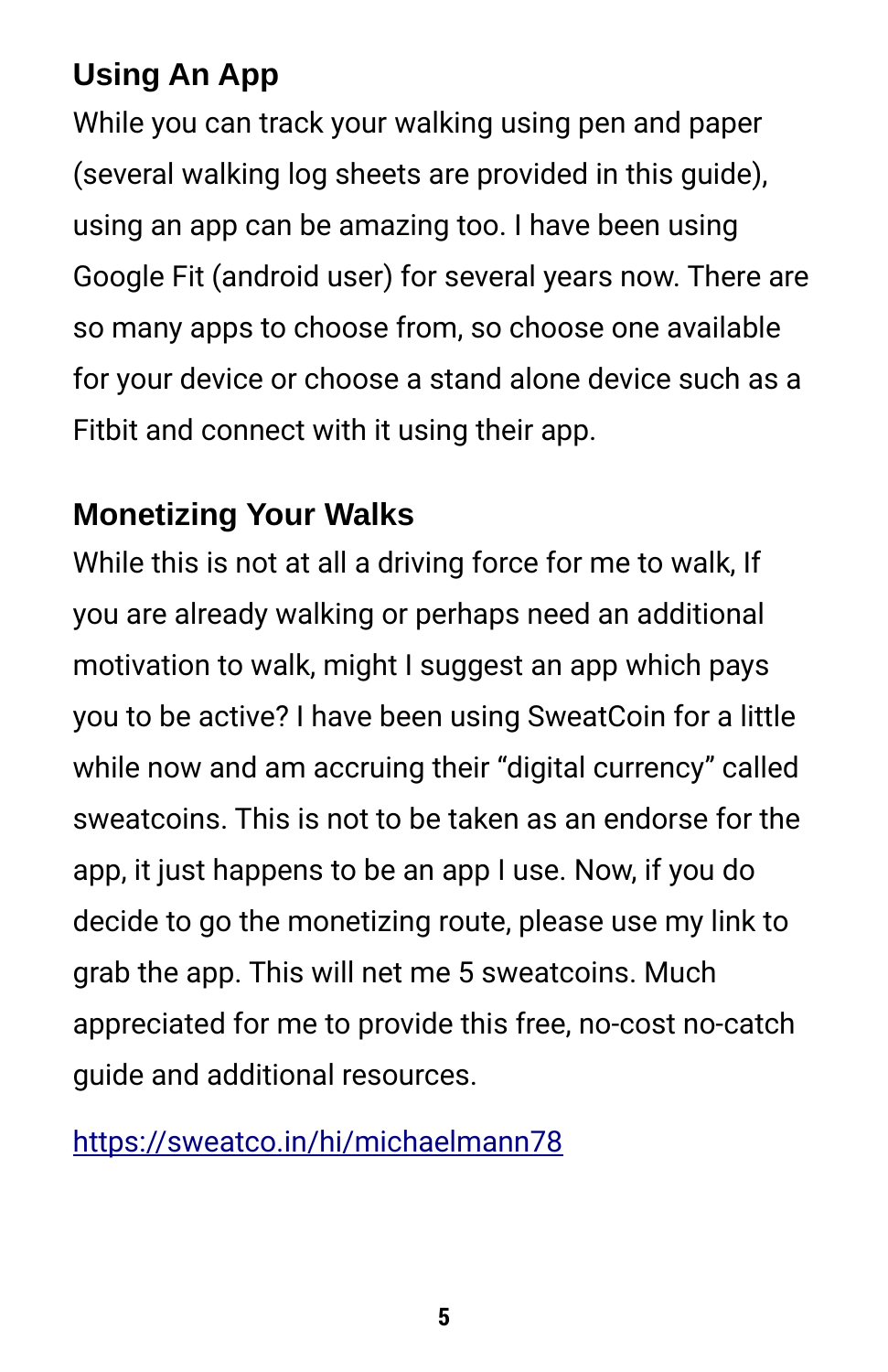# **Walking Log**

| <b>Date</b> | <b>Distance</b> | <b>Time</b> | Pace |
|-------------|-----------------|-------------|------|
|             |                 |             |      |
|             |                 |             |      |
|             |                 |             |      |
|             |                 |             |      |
|             |                 |             |      |
|             |                 |             |      |
|             |                 |             |      |
|             |                 |             |      |
|             |                 |             |      |
|             |                 |             |      |
|             |                 |             |      |
|             |                 |             |      |
|             |                 |             |      |
|             |                 |             |      |
|             |                 |             |      |
|             |                 |             |      |
|             |                 |             |      |
|             |                 |             |      |
|             |                 |             |      |
|             |                 |             |      |
|             |                 |             |      |
|             |                 |             |      |
|             |                 |             |      |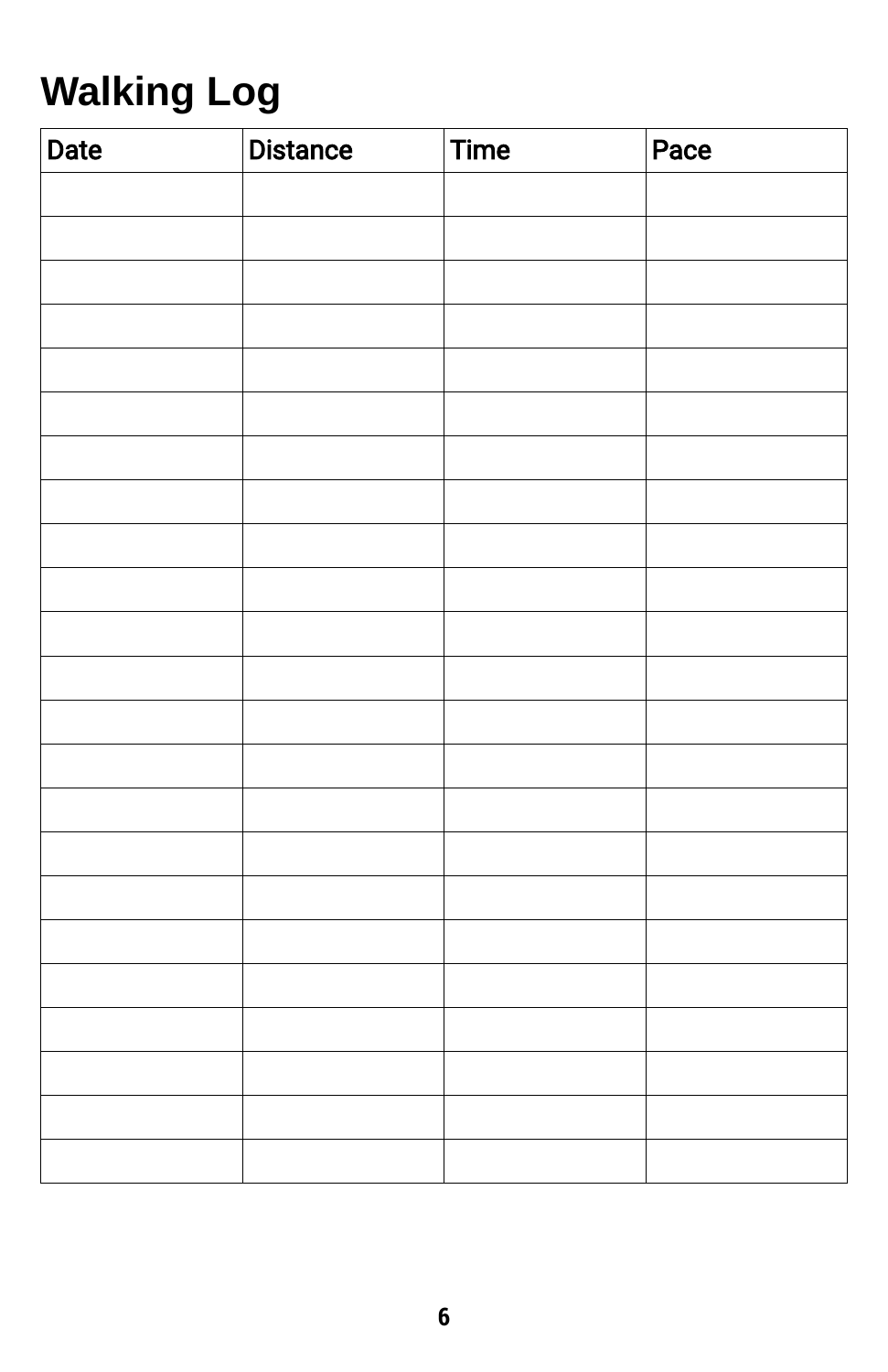# **Walking Log**

| <b>Date</b> | <b>Distance</b> | <b>Time</b> | Pace |
|-------------|-----------------|-------------|------|
|             |                 |             |      |
|             |                 |             |      |
|             |                 |             |      |
|             |                 |             |      |
|             |                 |             |      |
|             |                 |             |      |
|             |                 |             |      |
|             |                 |             |      |
|             |                 |             |      |
|             |                 |             |      |
|             |                 |             |      |
|             |                 |             |      |
|             |                 |             |      |
|             |                 |             |      |
|             |                 |             |      |
|             |                 |             |      |
|             |                 |             |      |
|             |                 |             |      |
|             |                 |             |      |
|             |                 |             |      |
|             |                 |             |      |
|             |                 |             |      |
|             |                 |             |      |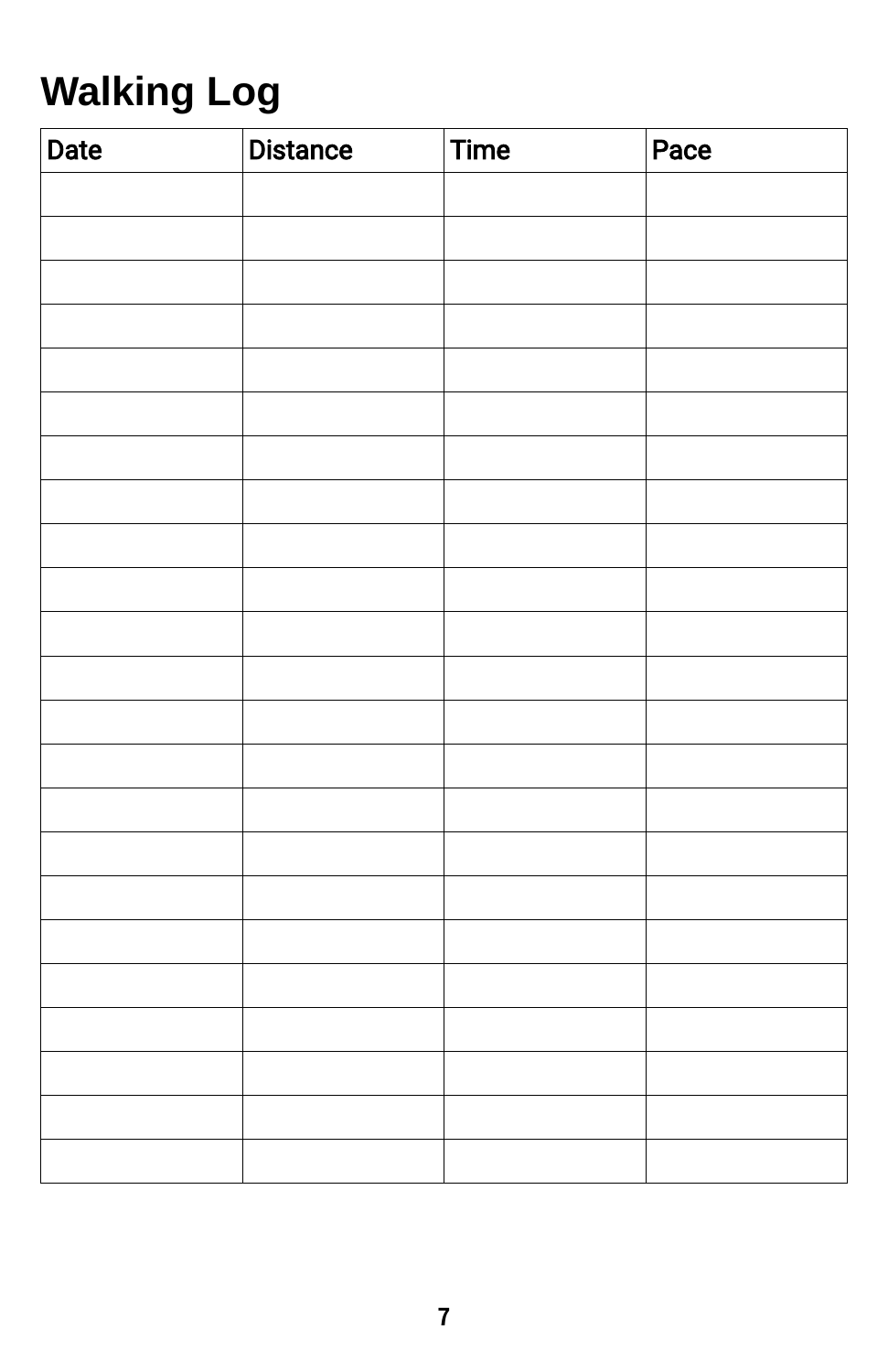# **Walking Log**

| <b>Date</b> | <b>Distance</b> | <b>Time</b> | Pace |
|-------------|-----------------|-------------|------|
|             |                 |             |      |
|             |                 |             |      |
|             |                 |             |      |
|             |                 |             |      |
|             |                 |             |      |
|             |                 |             |      |
|             |                 |             |      |
|             |                 |             |      |
|             |                 |             |      |
|             |                 |             |      |
|             |                 |             |      |
|             |                 |             |      |
|             |                 |             |      |
|             |                 |             |      |
|             |                 |             |      |
|             |                 |             |      |
|             |                 |             |      |
|             |                 |             |      |
|             |                 |             |      |
|             |                 |             |      |
|             |                 |             |      |
|             |                 |             |      |
|             |                 |             |      |